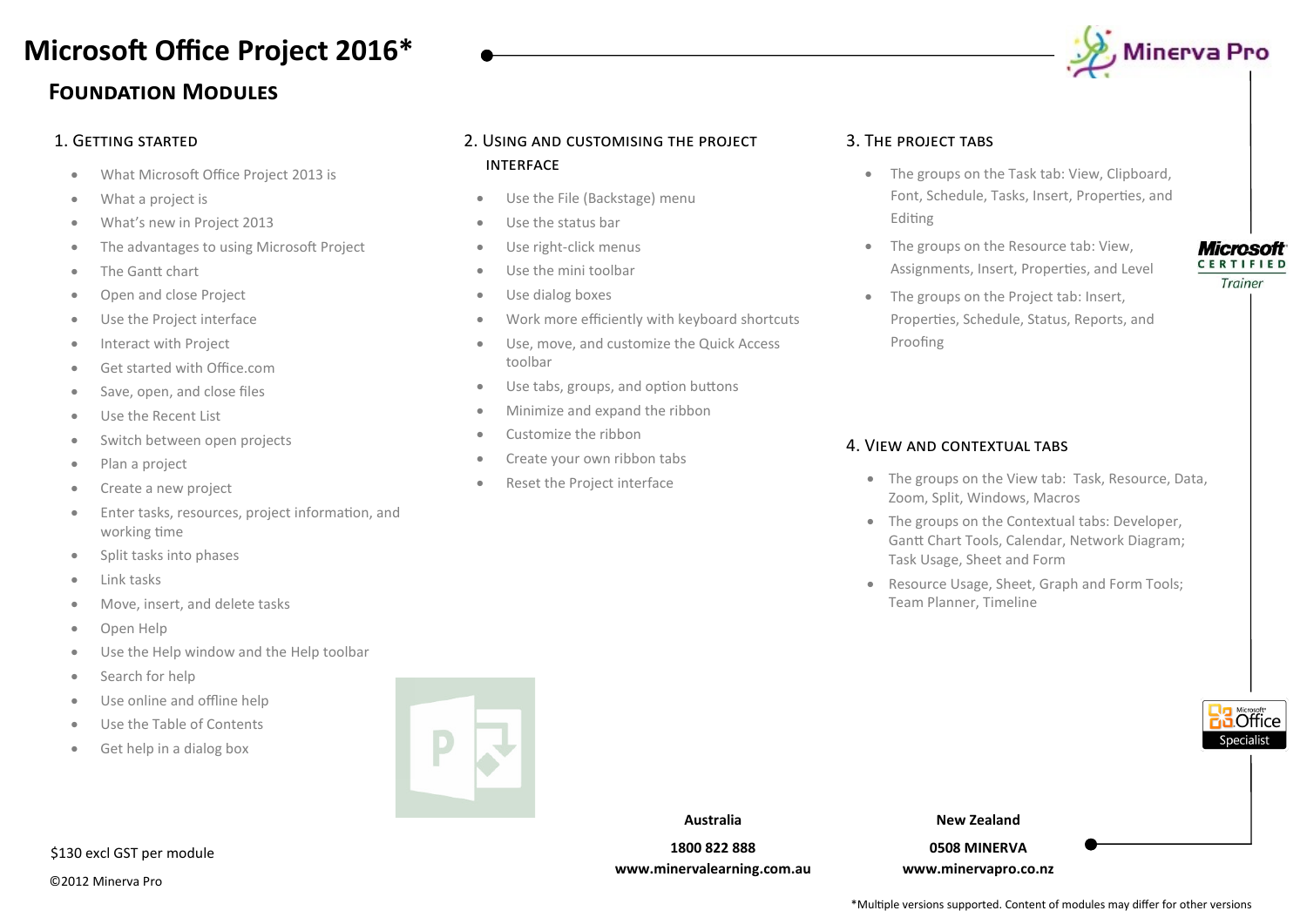## **Foundation Modules Microsoft Office Project 2016\***



- Create a blank project
- Create a project from local or online templates. existing projects, and Excel workbooks
- Create a basic project, with project information, working time, and tasks
- Cut, copy, and paste information
- Use drag and drop
- Use AutoFill to create tasks
- Set a task to be automatically or manually scheduled
- Use change highlighting
- Clear task information
- Open and understand the Task Information dialog
- Choose the task type and calendar
- Set task view options for the Gantt chart and timeline
- Create milestones
- Identify the types of constraints available in Project
- Apply constraints to tasks and set deadlines
- Differentiate between constraints and deadlines
- Identify different types of task links
- $\bullet$  Link and unlink tasks
- Create recurring and split tasks
- Use lag and lead time
- Mark a task as inactive

### 5. Creating a basic project 7. Printing and viewing a project 6. Updating and polishing your project

- Update work completed on a task
- Mark a task as on track
- Use the Update Task and Update Project dialogs
- **Reschedule tasks**
- Run the Task Inspector
- Use Undo and Redo
- Check your project's spelling
- Use Find and Replace
- Add and format drawings
- Format the Task Entry table: Change font face, size, and colour
- Adding text effects
- Changing the background colour of cells
- Using the Font dialog
- Use the Format Painter
- Change the appearance of all text in the Gantt chart and Task Entry table
- Change alignment and text wrapping
- Format gridlines
- Change the Gantt chart style and layout
- Format individual bars and bar types in the Gantt chart
- Show and hide Gantt chart elements

- Minimize, maximize, and restore the Project window
- Create a new Project window
- Arrange, hide, and unhide windows
- Split a window
- Sort, filter, highlight, group, and outline data
- View your entire project or selected tasks
- Zoom into the Gantt chart
- Change the timescale scope
- Format the timescale
- Save a project as PDF or XPS
- Print a project
- Set print options and Page Setup
- Use Print Preview
- E-mail a project



**Microsoft CERTIFIED** Trainer

**Australia 1800 822 888 www.minervalearning.com.au**

**New Zealand**

**0508 MINERVA www.minervapro.co.nz**

©2012 Minerva Pro

\$130 excl GST per module

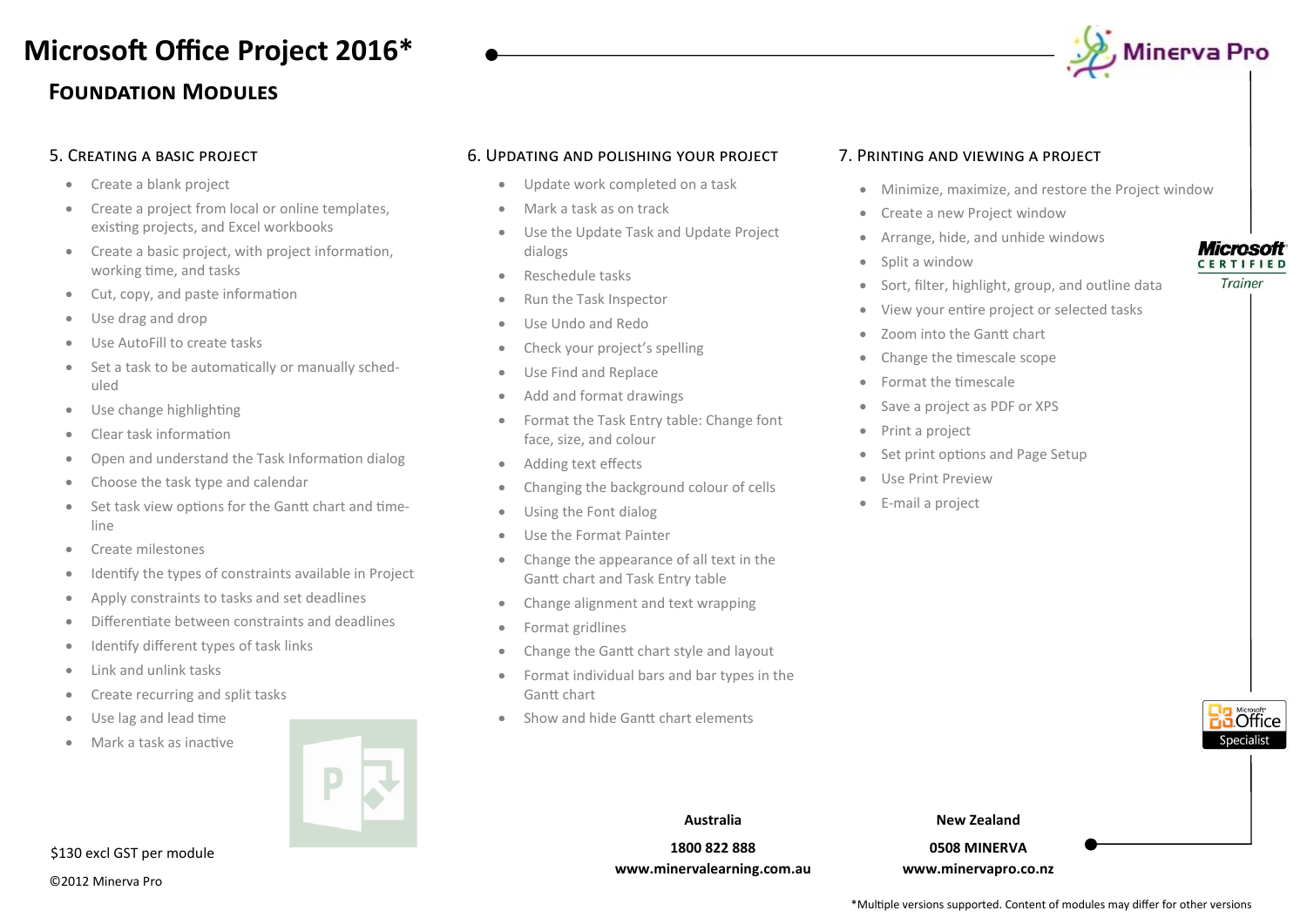# **Microsoft Office Project 2016\***

### **Intermediate Modules**

### 1. Working with project files

- Navigate through your computer with Windows Explorer
- Perform basic tasks with Windows Explorer
- Use views and the Navigation Pane in Windows Explorer
- Use various file formats in Project
- Publish a project to PDF or XPS
- Use Auto Save
- Protect a project with a password
- Manage file properties
- Create, save, and use templates
- $\bullet$  Identify the various task and resource views available
- Use table views
- Create custom views

### 2. Understanding and managing tasks

- Show and hide the Timeline view
- Add tasks to, and remove tasks from Timeline view
- Format Timeline view tasks
- Export Timeline view
- Identify the various types of task indicators
- Identify the different task calendars
- Use change highlighting
- Use the Task Inspector
- Understand task link types
- Link and unlink tasks within and across projects
- Change task calculation options
- Split, overlap, and delay tasks
- Assign variable units to a task
- Enter task completion information
- Update start and finish dates
- Change task duration and remaining work
- Update a project as a whole

### 3. Working with resources

- Describe Project's scheduling mechanism (the Work, Units, Duration equation)
- Describe types of resources available
- Create a resource list
- Assign work and material to a resource
- Use the Resource Information dialog box
- Describe types of calendars available
- Create and configure a project calendar
- Use Calendar view
- Adjust the timescale of a calendar
- Change a resource calendar
- Edit working time
- Group and remove resources
- Use the various resource views, including Resource Sheet, Resource Graph, Resource Usage, and Team Planner

|        |                                                                                    | Specialist |
|--------|------------------------------------------------------------------------------------|------------|
|        | <b>New Zealand</b><br>Australia                                                    |            |
| module | 1800 822 888<br>0508 MINERVA<br>www.minervalearning.com.au<br>www.minervapro.co.nz |            |
|        |                                                                                    |            |

Trainer



 $$130$  excl GST per



, Minerva Pro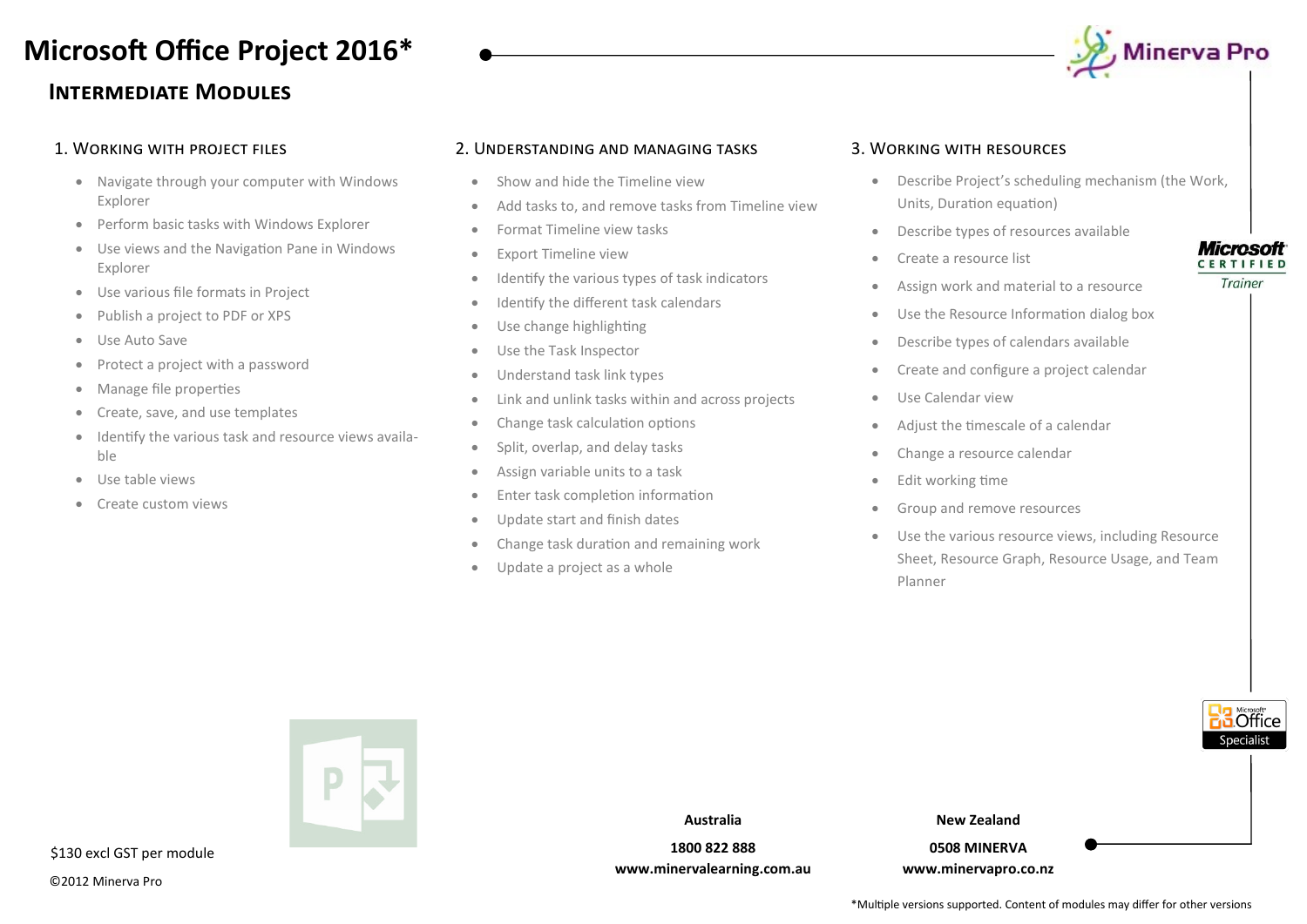## **Microsoft Office Project 2016\***

### **Intermediate Modules**



- Assign resources to a task
- Use the Assign Resources dialog
- Remove and replace resources
- Identify resource conflicts
- Reassign resources
- Schedule overtime
- Open and use the Resource Levelling dialog
- Set a levelling range
- Resolve resource over-allocations
- Clear resource levelling

### 4. Managing resources 5. Project monitoring tools

- Define a baseline, interim plan, and critical path
- **•** Create, save, view, and clear a baseline
- Create, save, view, and clear an interim plan
- View and shorten the critical path
- Create, interpret, edit, remove, and format progress lines



Trainer

Office necialist



\$130 excl GST per module

©2012 Minerva Pro

**Australia**

**1800 822 888 www.minervalearning.com.au** **New Zealand**

**0508 MINERVA www.minervapro.co.nz**

\*Multiple versions supported. Content of modules may differ for other versions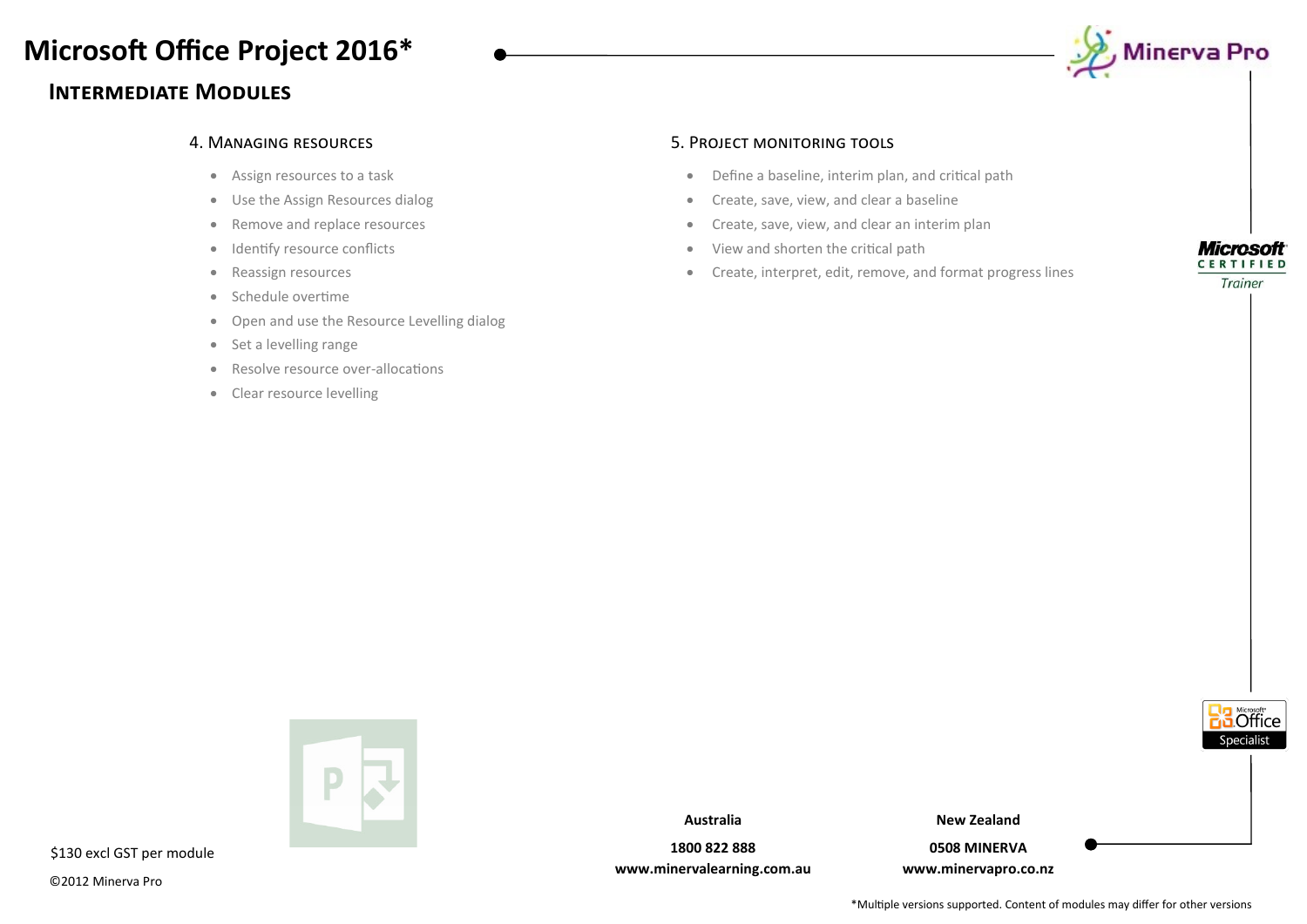## **Advanced Modules Microsoft Office Project 2016\***

### 1. Advanced project data tasks

- Import and export files
- Synchronize your task list with SharePoint
- Organize the global template
- Import tasks from Microsoft Outlook
- Open the Project Organizer
- Copy, rename, and delete project elements
- Choose the OLAP cube
- Use the Field Picker
- Save the OLAP cube
- Save a database
- Choose projects and fields to compare
- Use the Compare Projects tab
- Analyse comparison results

### 2. Advanced topics

- Use the Variance table
- Check for variances
- Set and modify fixed duration tasks
- Add hyperlinks and custom fields to a task
- Set currency options
- Enter project costs
- Use cost rate tables
- View and update costs
- Assign WBS code to tasks
- View the WBS code in a project
- Customize WBS code
- Set up graphical indicator fields
- Use formulas with graphical indicators
- Import graphical indicator criteria from other files
- Work and cost variances
- Fixed costs vs. cost resources
- WBS code
- Graphical indicators

### 3. Formatting your projects

- **•** Draw, move, resize, and delete shapes
- Change shape order
- Change the line and fill colours of shapes
- Attach a drawing to a task
- Change the Gantt chart text style
- Change Gantt chart gridline settings
- Customize the Gantt chart layout
- Format Gantt chart columns, chart bars, and bar styles
- Choose tasks to view in a Gantt chart
- Choose a baseline in a Gantt chart
- Show and hide task information when viewing Gantt charts



**1800 822 888 www.minervalearning.com.au**

**0508 MINERVA www.minervapro.co.nz** **5** Office .necialist

**Microsoft CERTIFIED** Trainer

\$130 excl GST per module

©2012 Minerva Pro

\*Multiple versions supported. Content of modules may differ for other versions